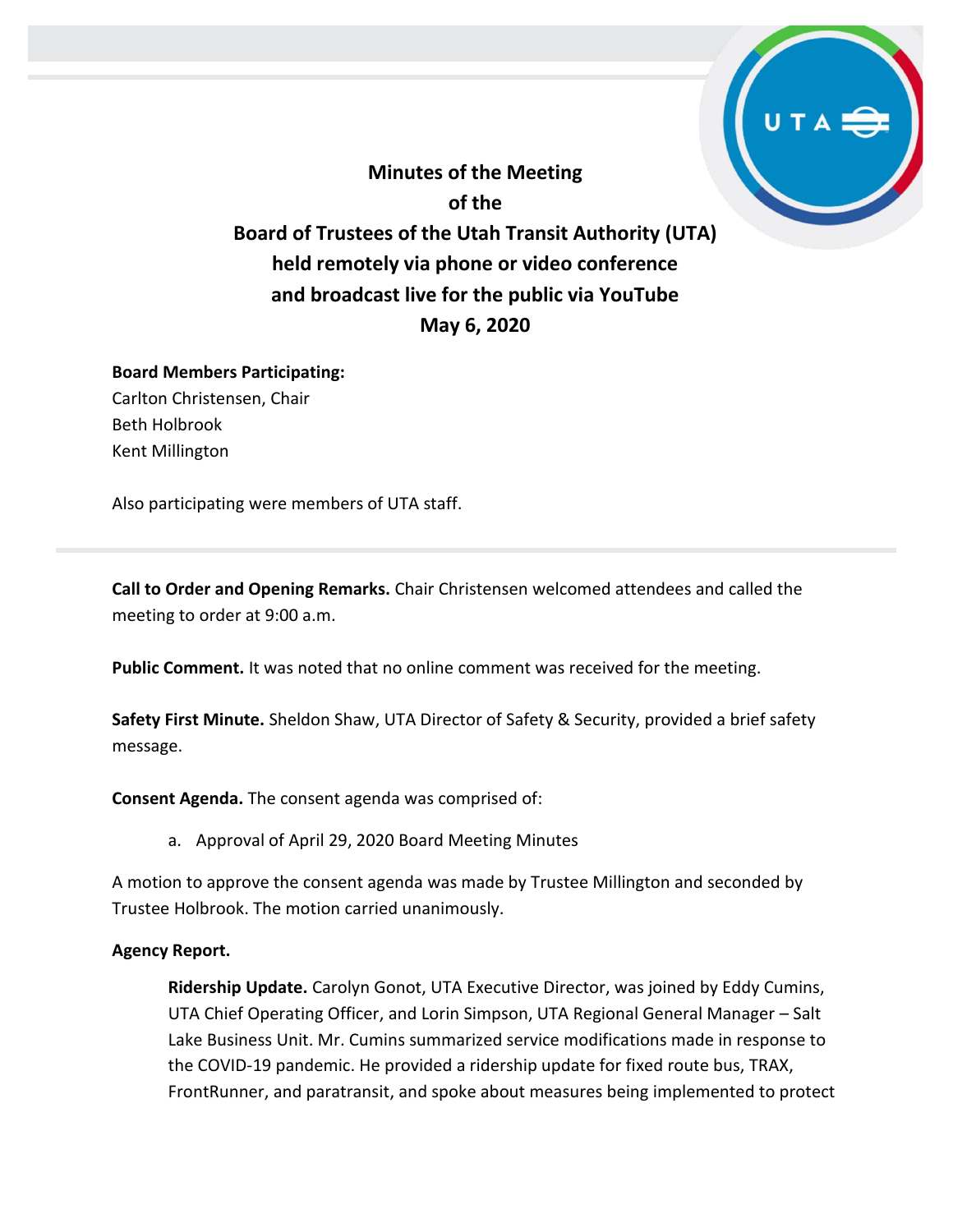operators. Mr. Cumins was followed by Mr. Simpson, who addressed pandemic recovery strategies.

Discussion ensued. Questions on retaining the confidence of employees and riders, feedback from riders regarding the recently installed sneeze shields on buses, and depth of customer and employee surveys were posed by the board and answered by staff.

Ms. Gonot mentioned the agency will be distributing masks to riders tomorrow, May 7, 2020, at key locations.

**Financial Report – March 2020.** Bob Biles, UTA Chief Financial Officer, reviewed the March 2020 financial dashboard, sales tax collections, cumulative revenue loss and Coronavirus Aid, Relief, and Economic Security Act (CARES) drawdown, expense variance by mode, expense variance by chief officer, and expense variance by type. Discussion ensued. Questions on use of reserves, identification of CARES items in the accounting system, and potential adjustments to ed pass contracts due to lower than anticipated ridership were posed by the board and answered by Mr. Biles.

### **Resolutions.**

**R2020-05-01 Resolution Authorizing the Request of Emergency Funding Reimbursement for Coronavirus Aid Relief Through the Federal Emergency Management Agency (FEMA) Public Assistance (PA) Program.** Mary DeLoretto, UTA Chief Service Development Officer, explained the resolution, which authorizes UTA to request emergency funds through FEMA.

A motion to approve R2020-05-01 was made by Trustee Holbrook and seconded by Trustee Millington. The motion carried unanimously, with aye votes from Trustee Holbrook, Trustee Millington, and Chair Christensen.

Ms. Gonot committed to providing an update of FEMA reimbursements as part of the monthly financial report.

#### **Contracts, Disbursements, and Grants.**

**Change Order: Actuarial Services (Milliman).** Trustee Millington described the change order, which extends the contract with Milliman through October 2020. He noted this will be the last extension on the contract and the agency will be issuing a request for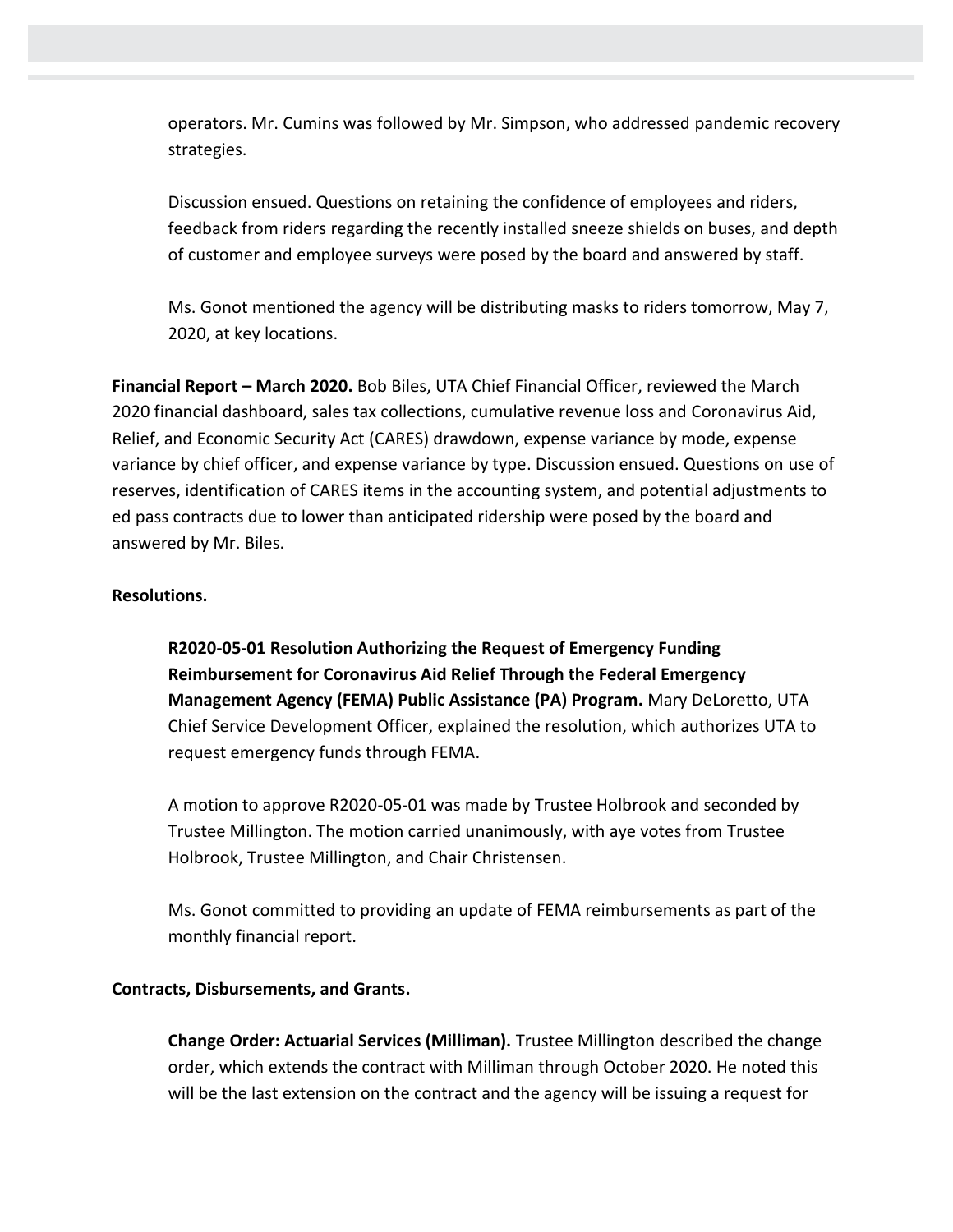proposal for these services this coming fall. Discussion ensued. A question on the start date of the new contract was posed by the board and answered by Trustee Millington.

A motion to approve the change order was made by Trustee Holbrook and seconded by Trustee Millington. The motion carried unanimously.

## **Change Orders Related to Employer Health Insurance Agreements:**

- **Change Order: Employer Health Insurance Agreement – Administrative Employees (Public Employers Health Plan)**
- **Change Order: Employer Health Insurance Agreement – Bargaining Employees (Public Employers Health Plan)**
- **Change Order: Employer Health Insurance Agreement – Administrative Employees (SelectHealth)**
- **Change Order: Employer Health Insurance Agreement – Bargaining Employees (SelectHealth)**

Kim Ulibarri, UTA Chief People Officer, explained the change orders, which renew the contracts with the Public Employers Health Plan and SelectHealth for medical insurance for administrative and bargaining employees for the 2020 benefit plan year. Discussion ensued. Questions on considering a high-deductible plan option, term of medical insurance contracts, and employee network utilization were posed by the board and answered by Ms. Ulibarri.

A motion to approve the four employer health insurance agreement change orders was made by Trustee Millington and seconded by Trustee Holbrook. The motion carried unanimously.

**Real Estate Contract: Disposition of Real Property for Porter Rockwell Bridge Project – Parcels 215:B, 215:C, and 215:E (Utah Department of Transportation).** Paul Drake, UTA Director of Real Estate & Transit-Oriented Development, outlined the contract, which sells three parcels at 15702 South Pony Express Road in Bluffdale to the Utah Department of Transportation as part of the Porter Rockwell Boulevard project. The project includes building a bridge over the FrontRunner tracks at the site. The total purchase price is \$457,300. Discussion ensued. Questions on width of the bridge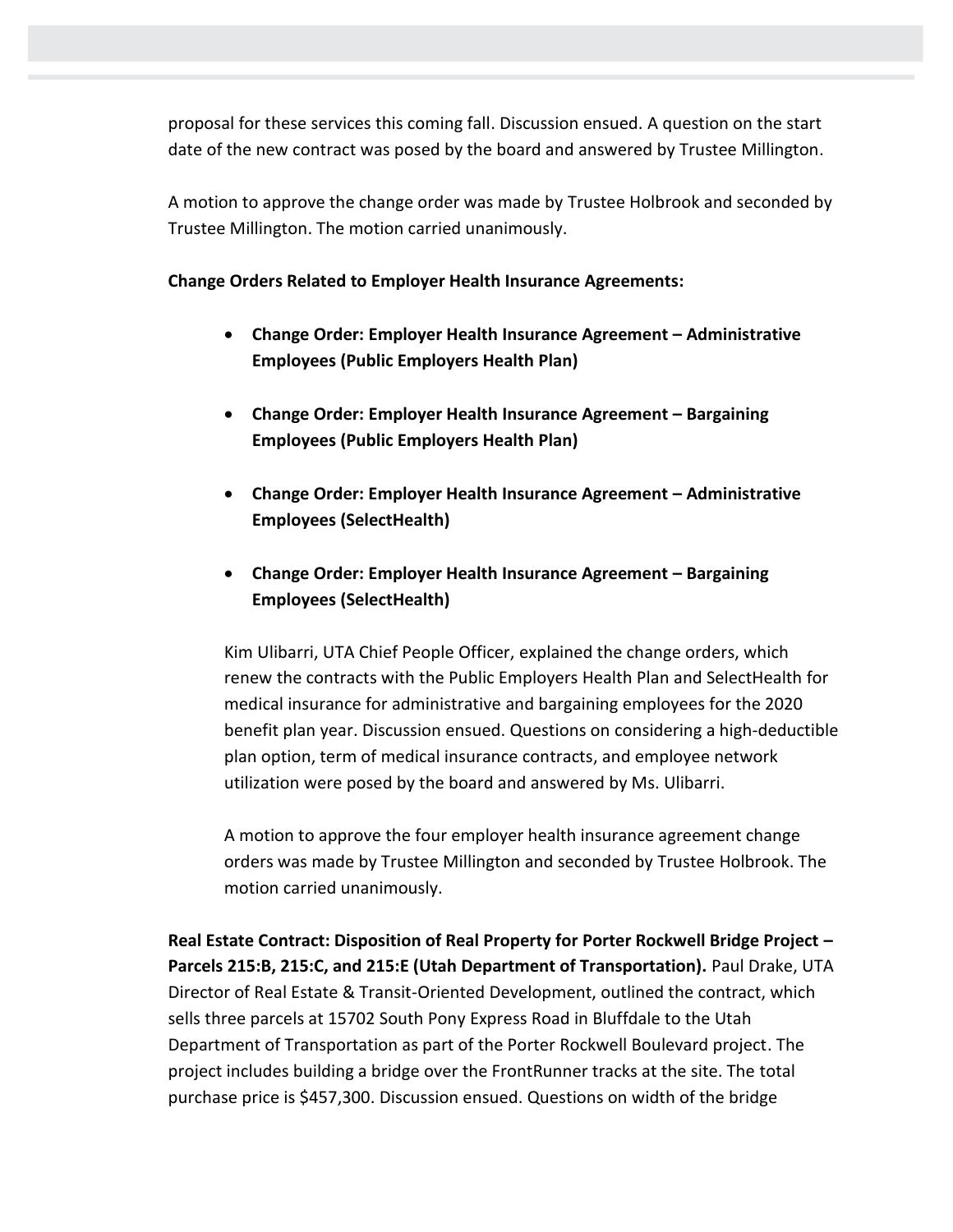included in the project, seismic specifications for the bridge, and fee structure of the disposition were posed by the board and answered by Mr. Drake.

The board expressed concern about the bridge construction limiting the ability of the agency to double track sections of FrontRunner in the area in the future. Mr. Drake assured the board the disposition documents allow UTA to construct double track at the site. The board again reiterated their concern and made it clear to staff that the property disposition should in no way limit UTA's options for future construction at the site.

A motion to declare the property as surplus, approve disposition of the property, and authorize the executive director to execute the real estate contract and related documents was made by Trustee Holbrook and seconded by Trustee Millington. The motion carried unanimously.

### **Service and Fare Approvals.**

**Fare Approval: Ogden Twilight Concert Series Tickets for Transit Agreement (Ogden City).** Monica Morton, UTA Fares Director, summarized the fare arrangement, which allows concert ticket holders to use their event ticket to ride UTA services to the event. The agreement is priced at a flat rate of \$23,405 and covers 10 shows between July and September of 2020. Discussion ensued. Questions regarding the timespan for the concerts and how the concerts and agreement would be affected by COVID-19 restrictions were posed by the board and answered by Ms. Morton.

A motion to approve the fare was made by Trustee Holbrook and seconded by Trustee Millington. The motion carried unanimously.

**Fare Approval: Salt Lake Twilight Concert Series Tickets for Transit Agreement (S&S Presents).** Ms. Morton described the fare arrangement, which allows concert ticket holders to use their event ticket to ride UTA services to the event. The agreement is priced at a flat rate of \$7,185 for 5 shows in 2020. Discussion ensued. A question on the inclusion of FrontRunner service in the fare was posed by the board and answered by Ms. Morton.

A motion to approve the fare was made by Trustee Millington and seconded by Trustee Holbrook. The motion carried unanimously.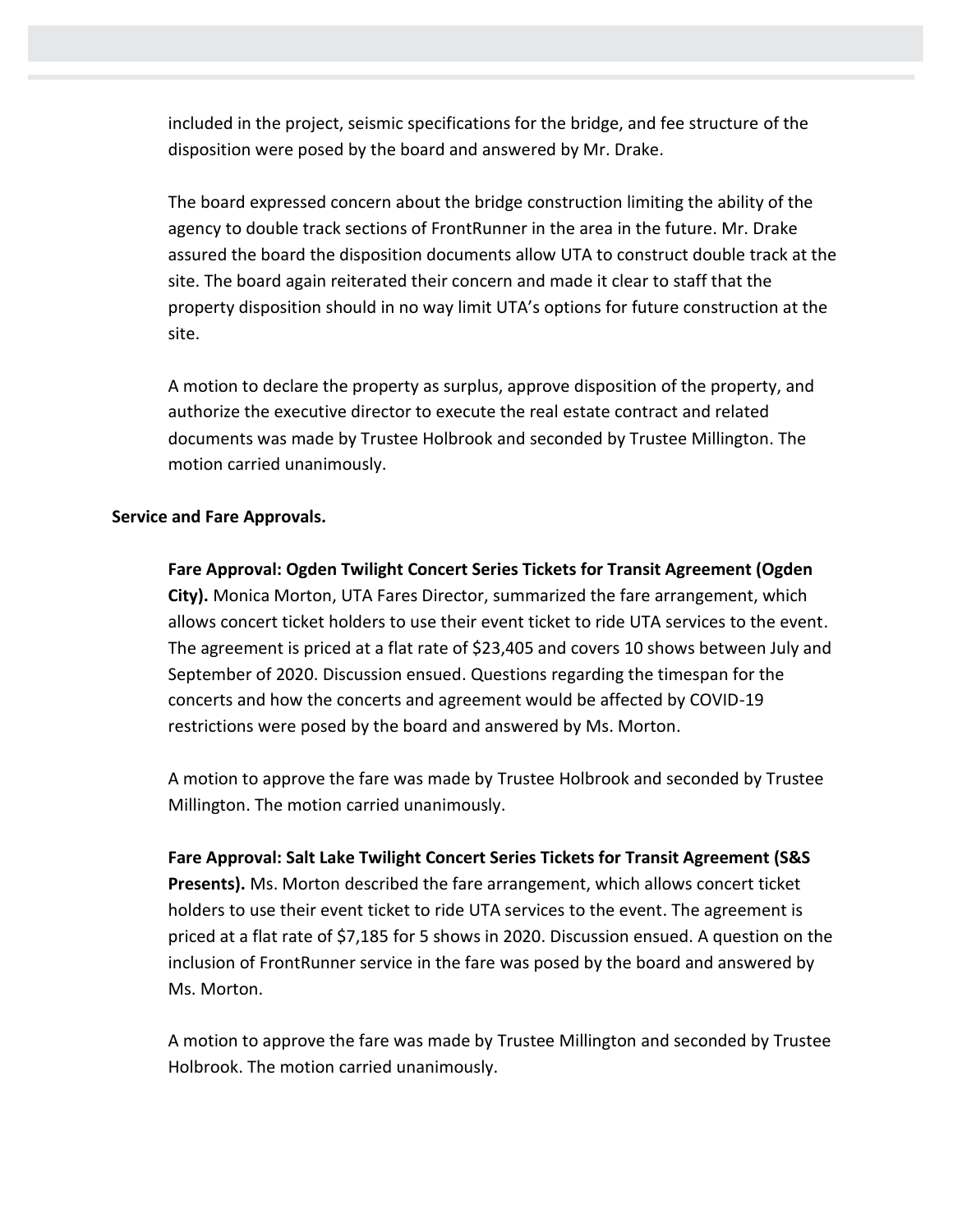#### **Discussion Items.**

**Rocky Mountain Power Memorandum of Understanding (MOU).** Ms. DeLoretto was joined by Hal Johnson, UTA Manager of Project Development & Systems Planning. Mr. Johnson shared the MOU vision and summarized partnership opportunities between Rocky Mountain Power and UTA in areas such as energy efficiency, electric vehicles, electrical infrastructure, grid resilience, and research and grants.

Discussion ensued. A question on UTA's relationship with municipal power providers was posed by the board and answered by staff.

Trustee Holbrook suggested forming similar partnerships with municipal power providers.

**Proposed 2020 Budget Amendment Number 2.** Mr. Biles outlined proposed operating budget changes that include increasing other revenues and paratransit expense by \$250,000, reallocating \$22,000 in funds from contingency to facilities for park-and-ride maintenance costs, and transferring \$638,000 in operating contingency to capital contingency. He then explained proposed capital budget changes as follows:

| 2020 Budget After Amendment #1          | \$196,034,000  |
|-----------------------------------------|----------------|
| 2019 Capital Carryforward Projects      | 49,398,300     |
| <b>Project Reductions</b>               | (36, 196, 800) |
| FrontRunner & Light Rail SOGR Projects  | 4,250,000      |
| <b>New Projects</b>                     | 9,086,900      |
| <b>Reallocations</b>                    | 638,000        |
| 2020 Budget After Proposed Amendment #2 | \$223.210.400  |

Mr. Biles concluded by providing more detailed information on the capital revenue and expense budgets.

Mr. Biles noted a few errors on his presentation slides. Chair Christensen requested the errors be corrected before the presentation is posted for public access.

### **Other Business.**

**Next Meeting.** The next meeting of the board will be on Wednesday, May 20, 2020 at 9:00 a.m.